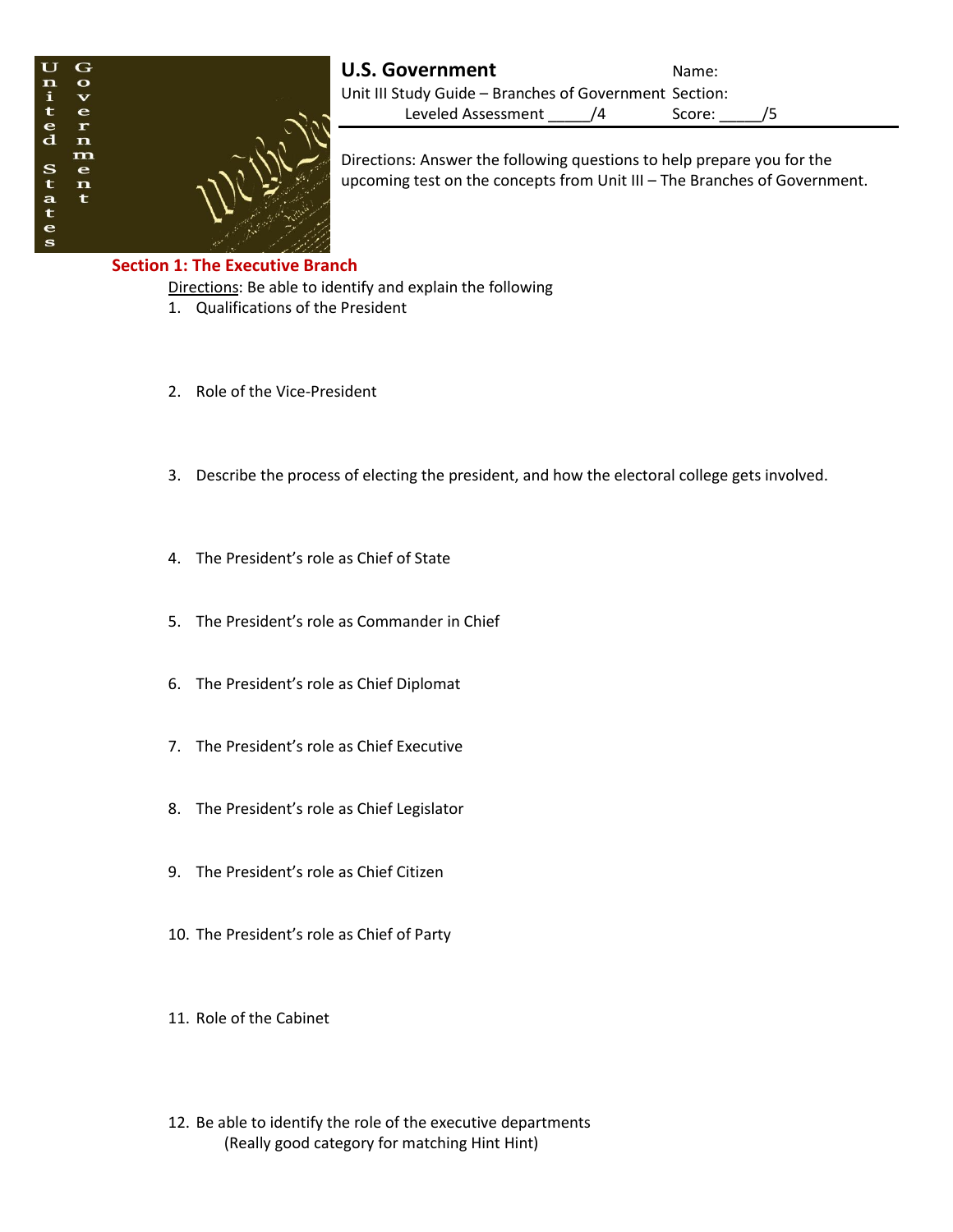## **Section 2: The Judicial Branch**

Directions: Be able to identify and explain the following

- 1. Qualifications
- 2. Jurisdiction
- 3. Appellant Jurisdiction
- 4. Powers of the Supreme Court
- 5. Selection of Judges

6. Review the Supreme Court Cases (Do not need to write anything here, but it's a great category for matching hint hint) Brown v. Board of Education of Topeka, Kansas (1954) Marbury v. Madison (1803) McCulloch v. Maryland (1819) Miranda v. Arizona (1966) Plessy v. Ferguson (1896) Roe v. Wade (1973) Schechter Poultry Corporation v. United States (1935) Schenck v. United States (1919) United States v. Nixon (1974)

## **Section 3: The Legislative Branch**

Directions: Be able to explain the following

Senate **House of Representatives** 

Qualifications

Powers of….

Joint Powers